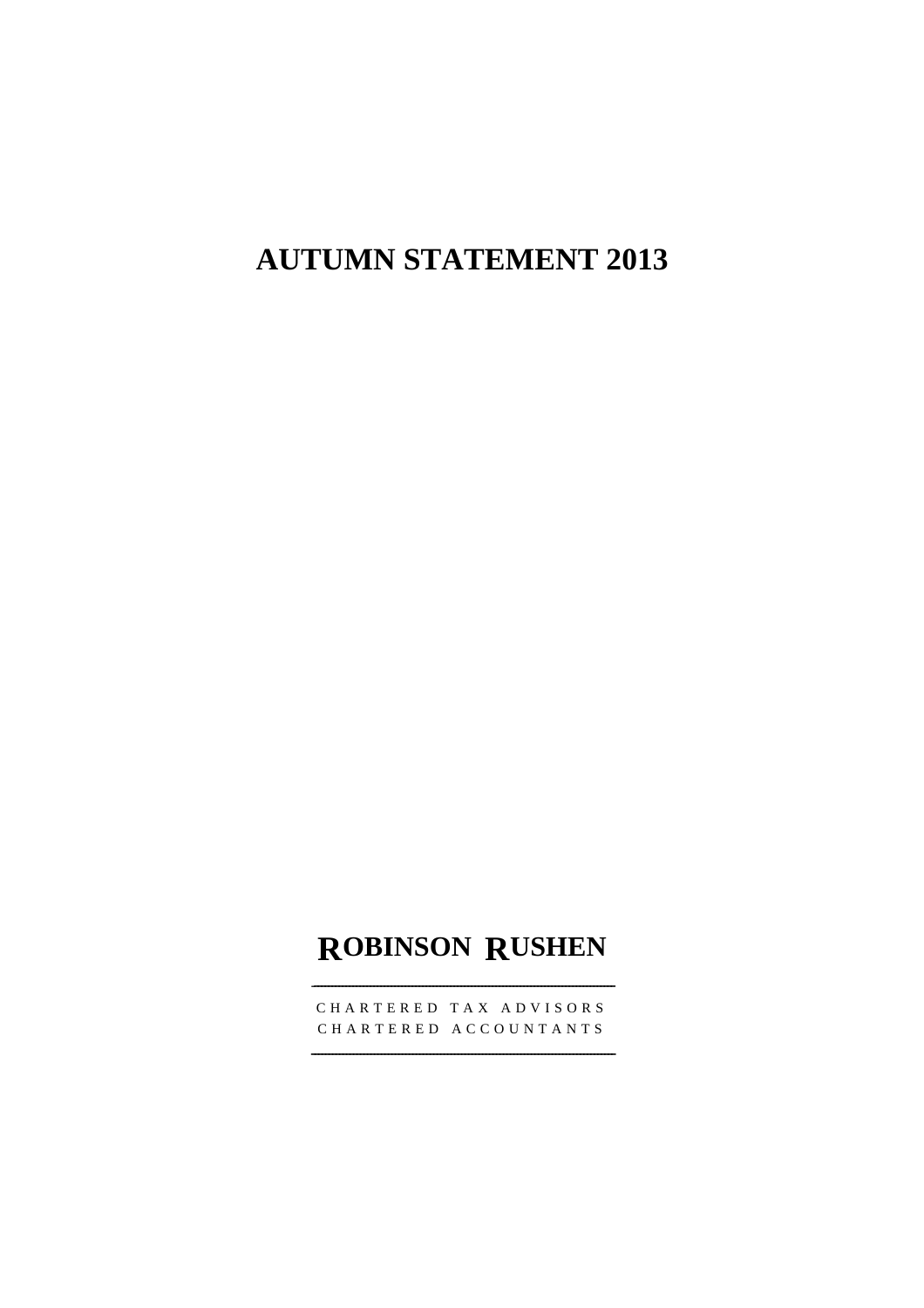## **AUTUMN STATEMENT 2013**

#### 1. Introduction

We are all in this together, according to the Chancellor when he set out the painful measures he considered necessary to gain control of the country's deficit back in 2010. We might now say we are all in this forever. It is a sign of how bad things have been that the Chancellor was able to present his most optimistic and upbeat Autumn Statement so far, and still admit that the ratio of national debt to national income will continue to rise for another two years, and the government will only return to surplus in 2018/19. Of course, that is a long way away, in economics and in politics. The Chancellor must persuade the electorate in 2015 that he is the best person to still be in charge when that forecast is tested against the facts.

An even longer term measure announced is a plan to raise the state pension age earlier than previously planned. For women, it is being brought up to equality with men. Moving from 60 to 65 has already started. Then the 65 will become 66, 67 and 68. The Chancellor established a new principle: one third of the average adult life should be spent in retirement, and the other two thirds in work. With life expectancy increasing, the move to 66 will happen in 2020 and 67 in 2028. The Chancellor expects the age to rise to 68 in the mid 2030s and 69 in the late 2040s. People starting in the workforce now will have longer to save for their retirement and will have to worry more about the lifetime allowance for tax favoured pension funds.

This Autumn Statement did not contain any big surprises and that may be the best thing about it. However over 100 pages of notes were supplied on the internet after George Osborne sat down. They contained many details that will make a difference to the tax liabilities and reporting responsibilities of individuals and businesses with some now, some in April 2014, and some a year later.

Our summary covers the main tax changes announced yesterday and include:

- reintroduction of a transferable married couple's tax allowance from 2015,
- personal allowance to rise to £10,000 from 2014/15,
- halving of the final period CGT exemption for private residence relief from 2014,
- introduction of CGT on future gains made by non residents disposing of UK residential property from April 2015,
- bank levy to rise to 0.156% from January 2014,
- improvements to film tax relief for companies from April 2014,
- various anti avoidance measures to be introduced to cover total return swaps, world wide debt cap provisions, double tax relief, corporate debt and derivative contracts, CFCs, employment intermediaries, marketed avoidance schemes,
- abolition of Employers NICs for the under 21s.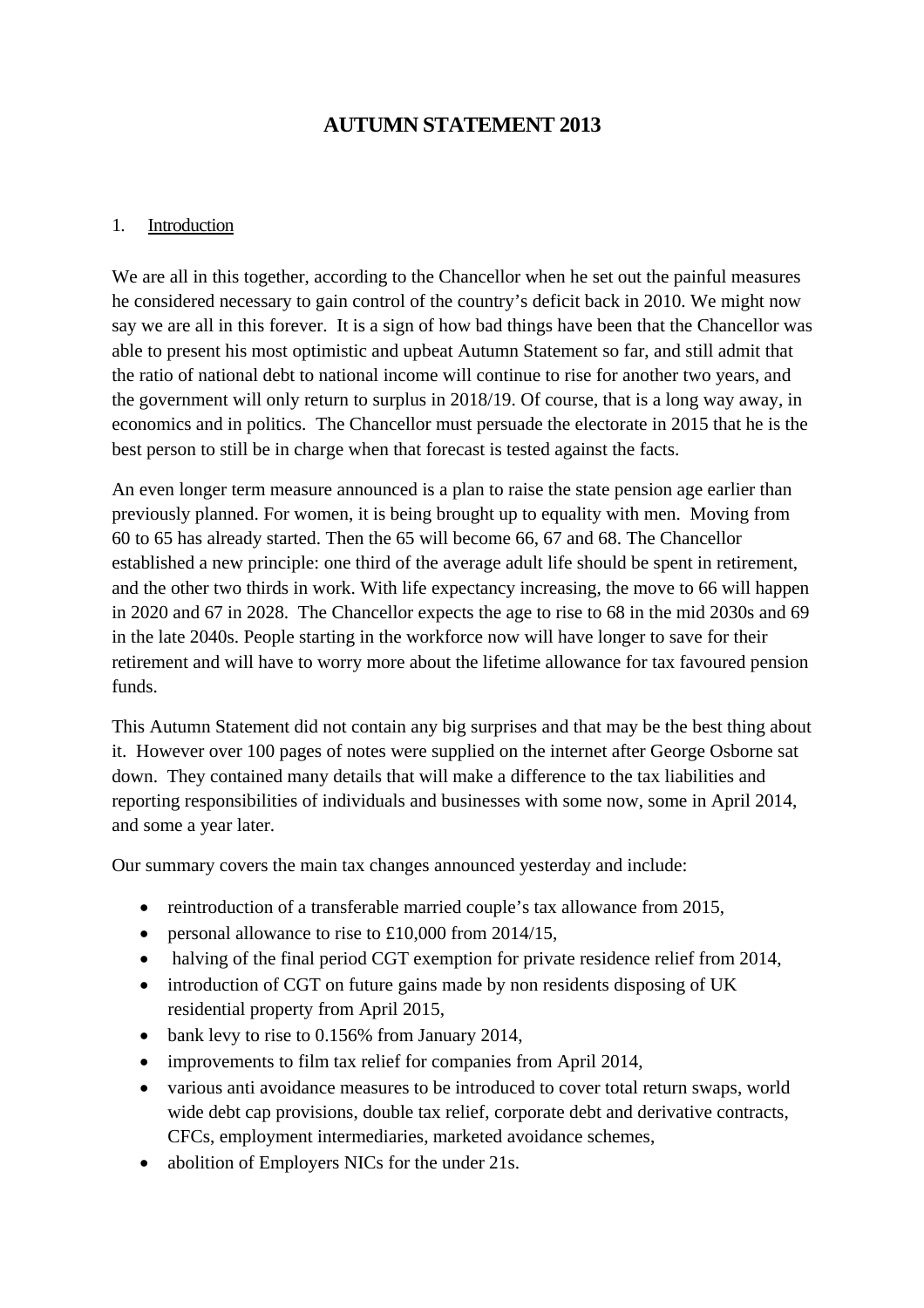### 2. Personal Taxes

Some of Mr Osborne's backbenchers are very keen to reintroduce a tax incentive for married couples. The married couple's allowance was restricted to those born before April 1935 from 2000 onwards; there are some CGT and IHT reliefs which are restricted to people who are married or in registered civil partnerships, but income tax rules generally apply in the same way to people living together whether they are married or not.

The Chancellor has confirmed that a measure of relief will be reintroduced from April 2015. A married or registered couple, where neither pays tax above the basic rate, will be able to transfer up to £1,000 of personal allowance between them. Because it is not available where either partner pays at 40%, the maximum benefit of this will be a tax reduction of  $\text{\pounds}200$  – where one has income at least £1,000 below the personal allowance, and the other pays tax at 20%. At the most, this is a recognition of married status, rather than a significant amount of money that might change people's behaviour.

Changes to personal allowances and tax rates used to be saved up for the very end of the Chancellor's March Budget speech. They were the dramatic punch line that everyone waited for. It is helpful that now we are told everything, or almost everything, four months earlier.

The Autumn Statement confirmed that the personal allowance will rise to £10,000 for 2014/15. This was one of the Liberal Democrats' main aims when entering the Coalition Agreement, and they will be pleased that it has been delivered a year ahead of schedule. It remains to be seen whether they will be able to take enough credit from it to benefit in the 2015 election.

The higher allowances for people born before 5 April 1948 remain frozen until the standard allowances catch up with them. Allowances are still withdrawn at £1 for every £2 by which income exceeds £100,000, which means that the benefit of the new higher personal allowance is completely lost by someone whose income is £120,000.

As expected, the rates of tax remain unchanged, and the level at which the 40% higher rate is payable will drop from £32,010 to £31,865. Combined with the personal allowance, someone with an income above £41,865 will pay at 40% 2014/15. For 2013/14 the figure is £41,450. In both cases, that figure is also the income level at which the rate of Class 1 NIC drops from 12% to 2%, and Class 4 drops from 9% to 2%. Although the higher rate threshold has gone up in monetary terms, it is only an increase of 1%. This means that more people will be liable for higher rate taxes in 2014/15, and more people will have to fill in self -assessment tax returns to settle their liabilities.

The Autumn Statement also includes other announcements of rate changes, including inflation linked uprating of some of the Child Tax Credit and Working Tax Credit figures, the first increase in child benefit for four years (20p for the first child and 15p for other children, less than 1%), and small increases in the taxable benefits for employer provided fuel for company cars..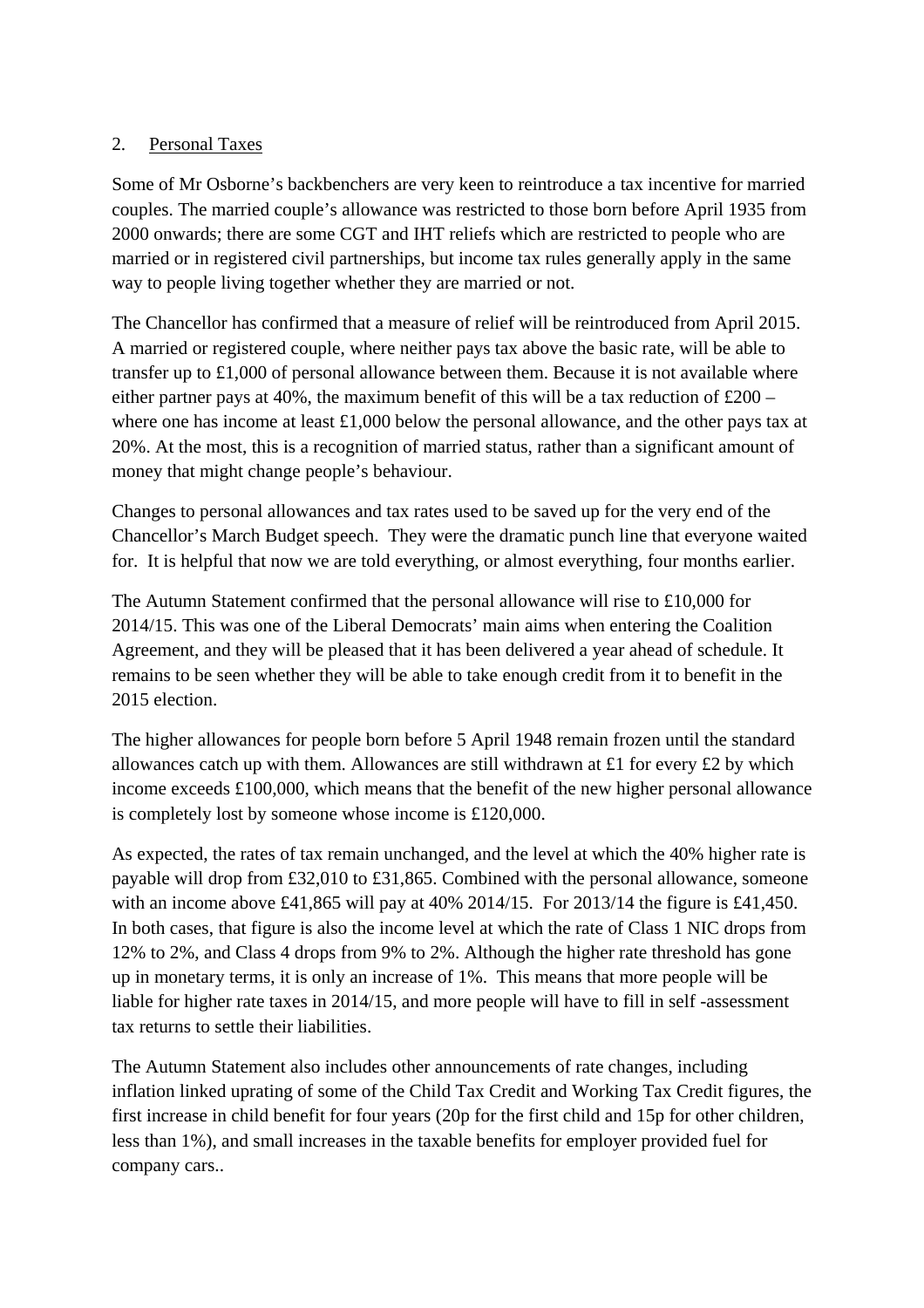As usual, the amounts that can be invested in tax-favoured ISAs, junior ISAs and Child Trust Funds will increase from April 2014 in line with inflation. The main ISA limit goes up from £11,520 to £11,880. As announced last year, the annual limit for contributions to taxfavoured pension schemes will fall from £50,000 in 2013/14 to £40,00 in 2014/15. Unused limits of the last 3 years may justify extra contributions.

No further changes have been announced to the other schemes [EIS, SEIS, or VCTs] apart from an anti avoidance measure to stop an investor selling VCT shares and soon after subscribing for more of the same share and claiming relief again.

From April 2014, the government will also introduce a new tax relief for equity and certain debt investments in social enterprises. The government will publish a 'roadmap', explaining what qualifies and how investors will benefit, in January 2014.

Individuals who are not resident in the UK are not liable to UK tax on gains, even on UK situs assets such as UK land and buildings or shares in UK companies. Any change to this rule is argued as very risky as it could drive away foreign investors. However, the Chancellor has announced one specific and important change. From April 2015, non UK resident individuals selling UK residential property will be subject to CGT on 'future gains'. Presumably this means that the charge will apply to gains accruing after April 2015. There will have to be an apportionment between exempt and taxable, where a property has been owned for some years before that date.

## 3. Tax Avoidance

In every Budget and Autumn Statement, and at regular intervals between, the Chancellor and his ministers make announcements about preventing tax avoidance. This time, he lumped together 'avoidance, evasion, fraud and error' as four related problems that would be tackled by 'the largest package of measures so far this Parliament', with the intention of bringing in £9 billion over the next five years.

Evasion and fraud are illegal, and error is unintentional, so the main area for honest taxpayers to be concerned about is what HMRC will do about avoidance. The schemes used by some very large companies to reduce their liabilities, perfectly legally but possibly artificially, have attracted a bad press. However ordinary taxpayers and tax inspectors tend to disagree over what is a 'scheme' and what is merely sensible behaviour.

One of the main points in this package is a proposal that taxpayers who use tax avoidance schemes, and then have to defend them in the Tax Tribunal, should have to pay the tax upfront if someone else has lost a case in relation to a similar scheme. At present, the Tax Tribunal does not set a binding legal precedent, so an appellant can demand their own day in court and probably learn from the earlier case how to present the argument better.

The circumstances in which taxpayers will have to pay upfront have not been detailed yet, but the rule already applies to most VAT appeals. A VAT assessment has to be paid before the Tribunal can hear an appeal, unless the trader can show that payment would cause financial hardship for the business.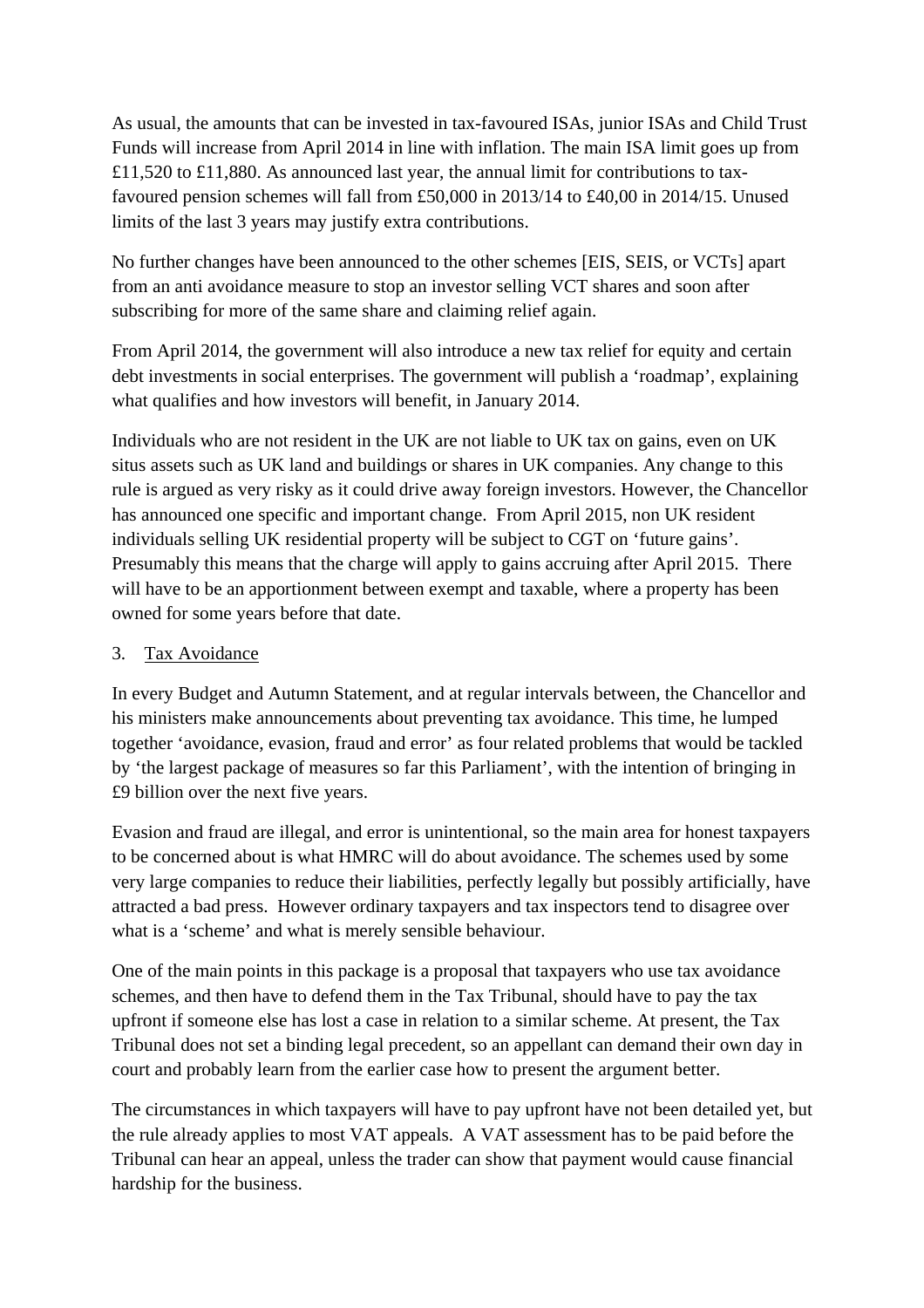The government also intends to take action against what it regards as 'high risk promoters' those advisers who, according to HMRC, encourage clients to enter into aggressive avoidance plans. During 2014, rules will be introduced to define who is a 'high risk promoter', and to impose extra conditions for disclosure of their activities by both the promoter and their clients. HMRC clearly hope that this will discourage many people from using such aggressive schemes.

## 4. Pre Announced Changes

Some changes were announced in the March 2013 Budget to take effect in April 2014. These include a rebate of up to £2,000 in employers' NIC for all businesses and charities. At over a billion pounds, this is a larger measure than anything announced for the first time in the Autumn Statement. It will have a comparatively larger effect on smaller businesses.

We also knew that the lifetime allowance for tax-favoured pension schemes will be cut from a 'pension pot' of £1.5m at retirement to £1.25m for those taking benefits from 6 April 2014. Those whose funds are over or near £1.25m should take urgent advice on the different types of 'protection' that they can apply for, before and after April, to avoid charges on amounts above those limits.

## 5. Main Residence Exemption

The sale of your only or main residence is usually exempt from CGT. This is so even if you cannot sell your old house immediately, so for a time you are living somewhere else. In recent years, the last three years of ownership have remained exempt after you have moved out, even if you moved out years ago and the house has been rented to tenants. From April 2014, this three year period will be cut to 18 months. This should not affect most normal house moves, but will increase the tax charge on some former houses which are now investment properties.

## 6. National Insurance Contributions

From April 2015, no employer's NIC will be payable on the salary of a worker under the age of 21, up to the Upper Earnings Limit (in 2015/16, £813 per week). This will cut the cost of employing such a person on £12,000 pa by £550, and on £16,000pa by £1,100. The Chancellor claimed that this would remove the 'jobs tax' on a million and a half jobs for young people. The Autumn Statement promises that pension entitlements will not be affected by not paying employer's NIC – employee's NIC will still be payable in the normal way.

## 7. Value Added Tax

After his attempts in the 2012 Budget to make numerous changes to VAT proved extremely unpopular (the 'pasty tax' among others), George Osborne now seems wary of meddling with it. The only announcements relevant to VAT concerned some improvements to the retail export scheme [VAT rebates for tourists] and a consultation on the requirement to file VAT returns electronically.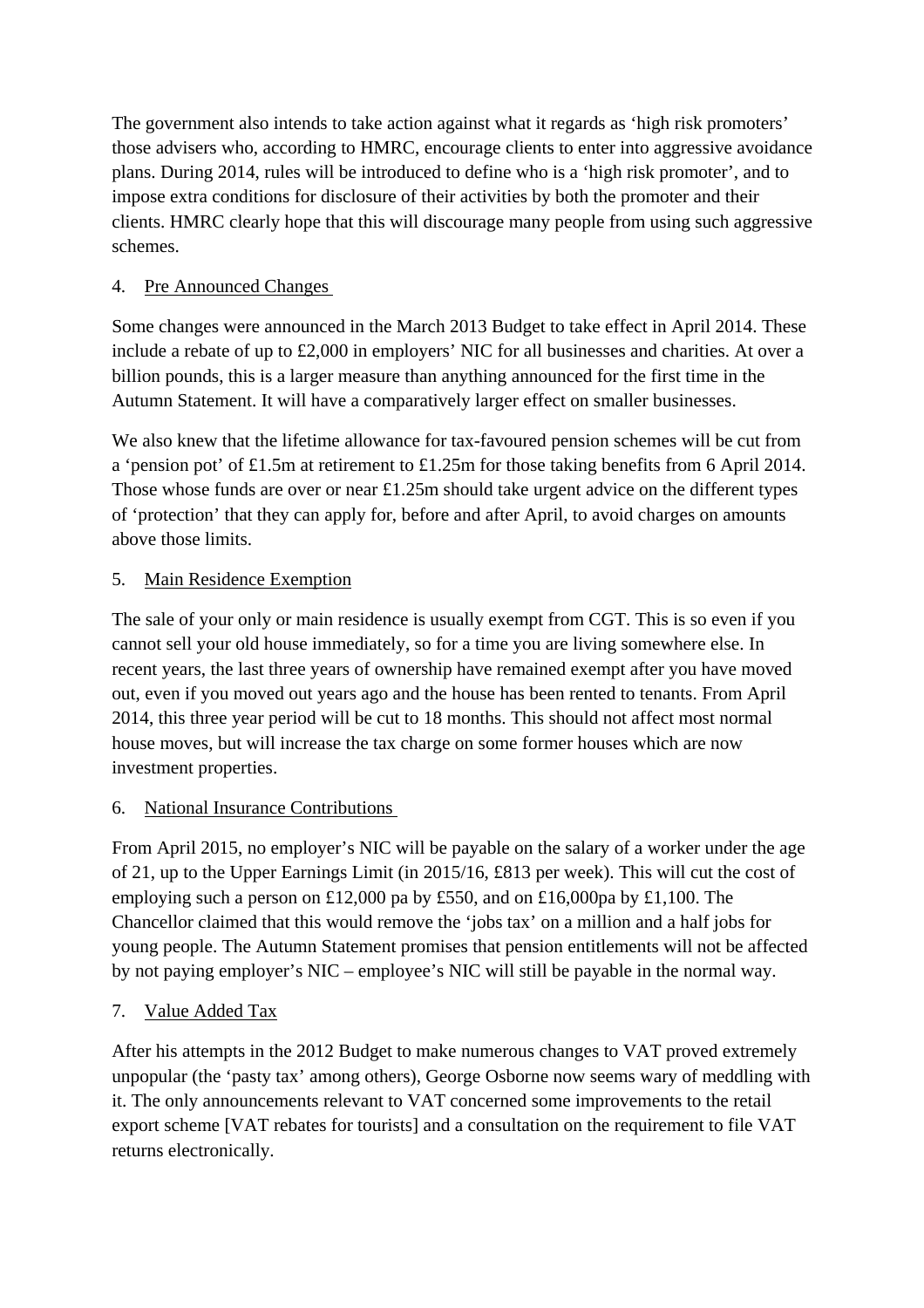A recent Tax Tribunal held that the requirement for everyone to file online was unreasonable: it did not make appropriate allowances for people with disabilities, a lack of access to or understanding of computers, or religious objections to their use. HMRC are proposing to amend the law, but the circumstances in which alternative filing options will be allowed are still described as 'exceptional'.

## 8. Employee Shares

From April 2014, the limits for awards of shares to employees in share incentive plans will be increased from £3,000 to £3,600 per year for free shares, and from £1,500 to £1,800 for partnership shares. The maximum amount that an employee can contribute to a 'Save As You Earn' savings arrangement will also increase from £250 to £500 per month.

A SAYE scheme is now only available if linked to a share option scheme, but it is not necessary to use the resulting cash saved to buy shares. If the return on the savings scheme appears attractive compared with other vehicles, it is a useful benefit even if the shares are never bought.

## 9. Employee Medical Expenses

For many years, medical checkups have been a benefit that an employer could provide to an employee without creating a tax charge, but paying for treatment or for medical insurance would be taxable. From April 2014, a new relief will apply to up to £500 of 'employerfunded occupational health treatment' – this is aimed at employees returning to work after a period of sickness, but could be a useful exemption.

### 10. Employee Partners

In his speech, the Chancellor commented that John Lewis' employee ownership arrangements contribute to its success, so he will introduce measures to encourage more businesses to follow that model.

From April 2014, transfers of shares that result in a controlling interest in a company being held by an employee ownership trust will be relieved from CGT. Transfers of shares and other assets to employee ownership trusts will also be exempt from IHT, providing certain conditions are met.

From October 2014, in time for Christmas, bonus payments of up to £3,600 made to employees of companies which are controlled by an employee ownership trust will be exempt from income tax. These are generous measures, but they will require business owners to be willing to hand over control of their companies to the workers

### 11. Corporate Tax

For many years, it has been important to count the number of 'associated companies' in a group. The profit limits of £300,000 and £1.5m for eligibility for the lower 20% small companies rate of corporation tax were divided between the associates.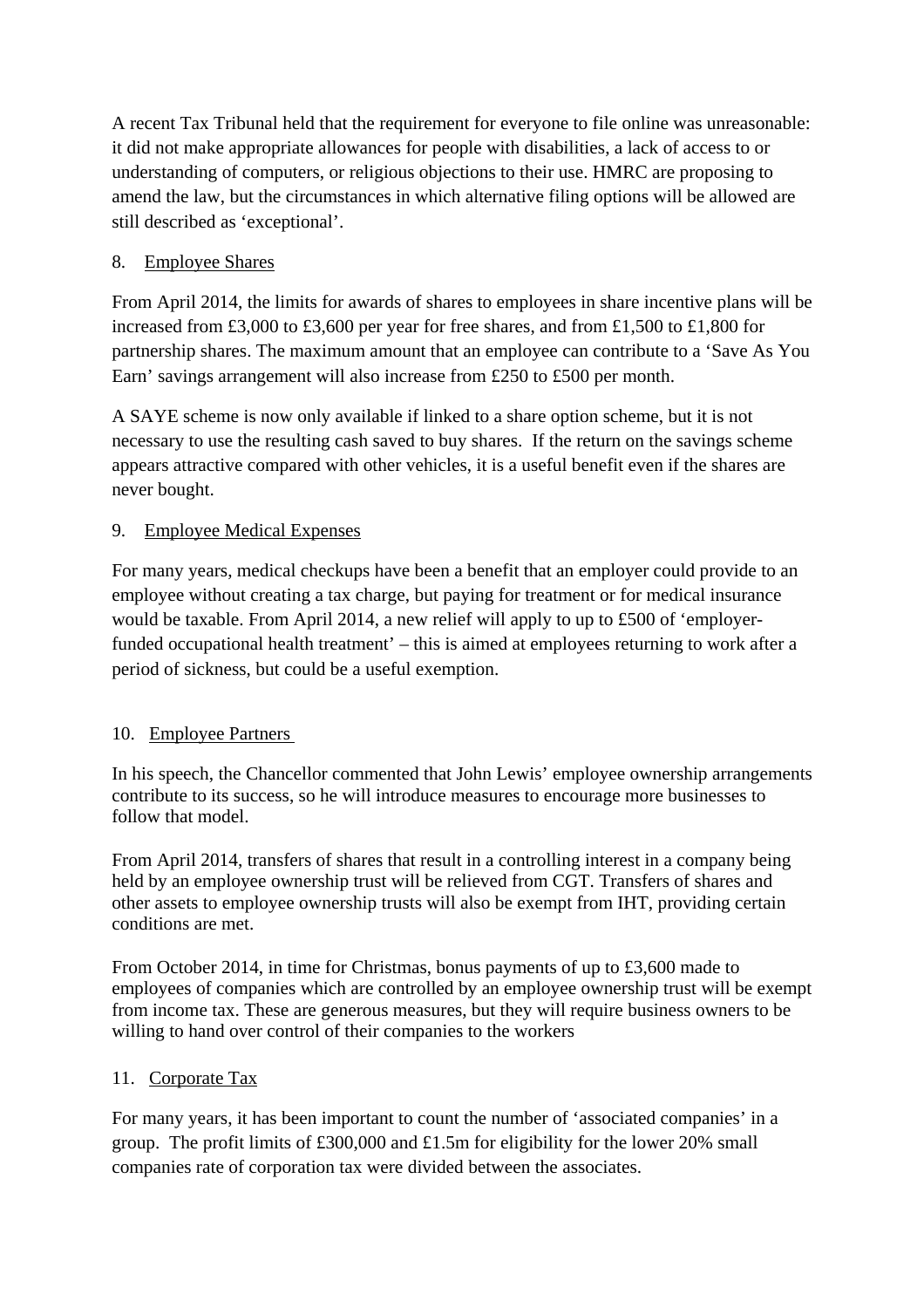From April 2015, the main rate of tax becomes 20%, so the rate will no longer be affected by the number of associates. However, liability to pay CT by quarterly instalments will still depend on whether a company's profits are above its own share of the group's £1.5m, so it will still be necessary to count associated companies.

The government will, however, replace the current definition of an associated company with something simpler, based on '51% group membership'. It seems likely that the reduced importance of the definition will enable the simplification of the rule.

The full rate of the Bank Levy is to increase to 0.156% from 1 January 2014.

Following a 2013 review into the operational efficiency of the Bank Levy, the government will introduce legislation to limit the protected deposit exclusion to amounts insured under a deposit protection scheme, treat all derivative contracts as short-term, restrict relief for a bank's High Quality Liquid Assets to the rate applicable to long term liabilities, align the Bank Levy definition of Tier One capital with the new Capital Requirements Directive from January 2014, exclude liabilities in respect of collateral that has been passed on to a central counterparty from January 2014, and widen legislation making powers within the Bank Levy from Royal Assent to ensure it can be kept in line with regulation.

These changes will take effect from January 2015, unless stated otherwise. A response to the consultation will be published alongside draft legislation on 10 December 2013.

Amendments to the existing corporation tax provisions are proposed to ease the rules restricting the availability of relief for corporation tax trading losses when companies change ownership. It will do that in two ways: by allowing a holding company to be inserted at the top of a group of companies and by amending the definition of 'a significant increase in capital' when a change of ownership occurs in a company with investment business, where it will be amended to the capital in the company after the change of ownership exceeding the amount of capital before the change of ownership by both £1 million and 25%.

The government will close down a tax avoidance scheme using total return swaps, with immediate effect, which has enabled companies to pay their profits to a company in the same group located overseas, thus escaping a corporation tax liability.

The government will, with immediate effect from 5 December 2013, make two changes to improve the effectiveness of the world wide debt cap. The first change is to the grouping rules and the second change is to the regulation-making powers.

The government will, with immediate effect from 5 December 2013, close two loopholes to reinforce the UK's double taxation relief policy that relief for foreign tax should only be given where income has been doubly taxed, once in the UK and once in the foreign territory.

The government will introduce legislation to enhance existing anti-avoidance provisions to prevent abuse of the 'bond fund' rules, clarify and rationalise certain aspects of those rules, and permit corporate investors to make a claim in certain prescribed circumstances to disapply the bond fund rules.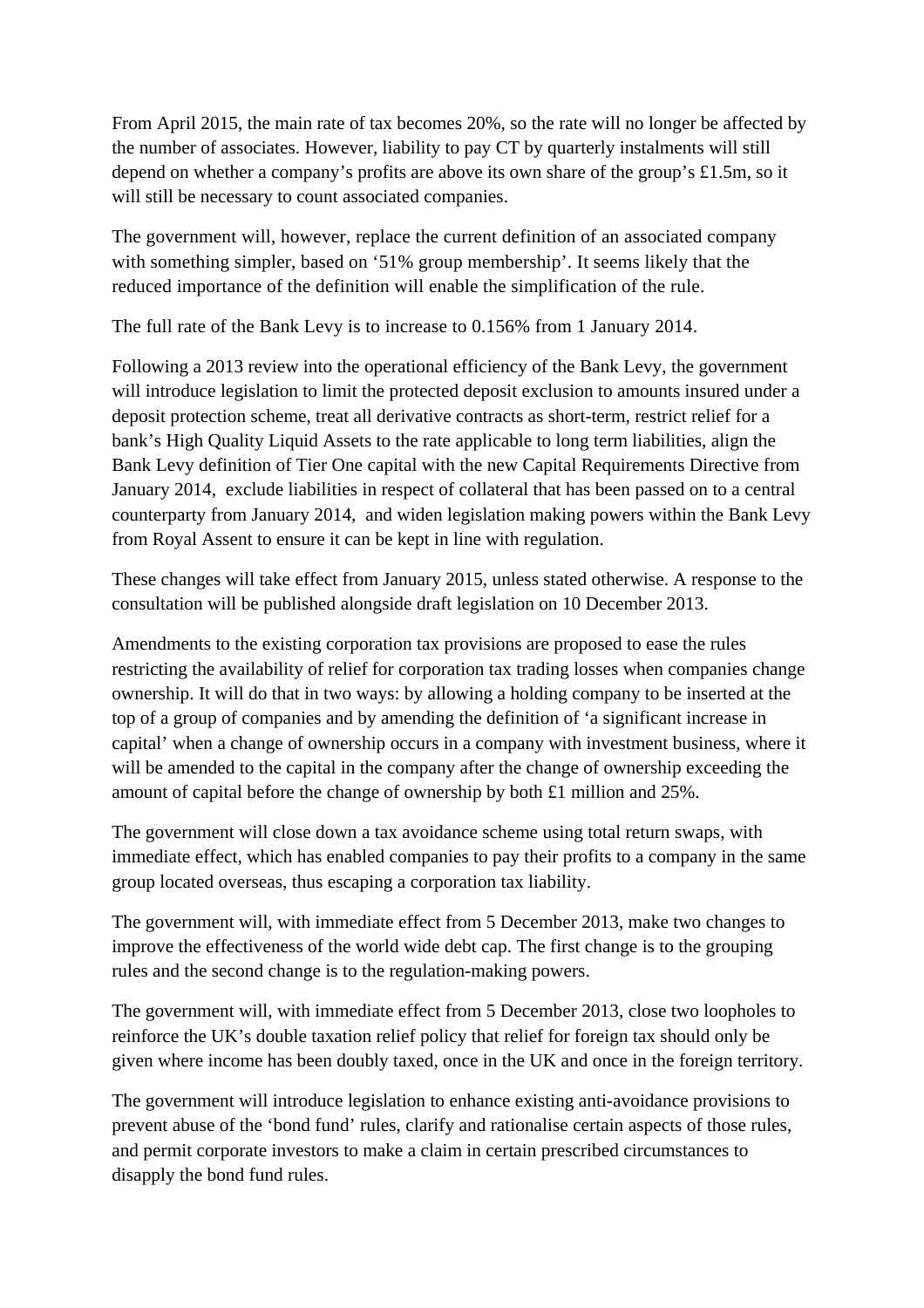Legislation will also be introduced to clarify and rationalise the taxation of corporate partners where loan relationships and derivative contracts are held by a partnership. These changes follow consultation on the review of the legislation governing the taxation of corporate debt and derivative contracts.

The government will, with immediate effect from 5 December 2013, make changes to the CFCs rules to address the transfer offshore of profits from existing UK intra-group lending, and also make a simple legislative fix to ensure the rules work as intended.

The government will cap the amount deductible for intra-group leasing payments for large offshore oil and gas assets, known as bareboat charters, and introduce a new ring fence to protect the resulting revenue. The government will consult with industry in early 2014.

The government has published a list of those banks that have unconditionally adopted the strengthened Code of Practice on Taxation for Banks. Finance Bill 2014 will provide for HMRC to publish an annual report from 2015, which will name those banks that have and have not adopted the Code, and may also name any bank that in HMRC's opinion is not complying with the Code.

## 12. Business Rates

The Chancellor announced a package of measures to reduce the impact of business rates. A temporary relief for small businesses was supposed to end in April 2014, but has been extended for a further year.

A 2% cap has been imposed on rate increases for the year from 1 April 2014, and a discount of £1,000 will be given to retail food and drink businesses with a rateable value of up to £50,000 for the same year.

There are also reliefs for second properties, longer payment periods, clearing the backlog of rating appeals, and longer term administrative reform.

### 13. Disguised Employment

HMRC have long had a preference for taxing individuals as employees rather than self employed traders as PAYE gets the money in quicker, and Class 1 NIC is higher than the Class 4 charge.

Where people have set up personal companies to provide their services, the 'IR35' rule has brought them back within PAYE, but HMRC's record in disputes about IR35 suggests it is not as powerful a weapon as they would like.

The Autumn Statement includes an announcement that the legislation on 'employment intermediaries', personal companies, managed service companies and some partnership structures will be strengthened with effect from April 2014, probably focussing on 'umbrella' companies base in offshore tax havens.